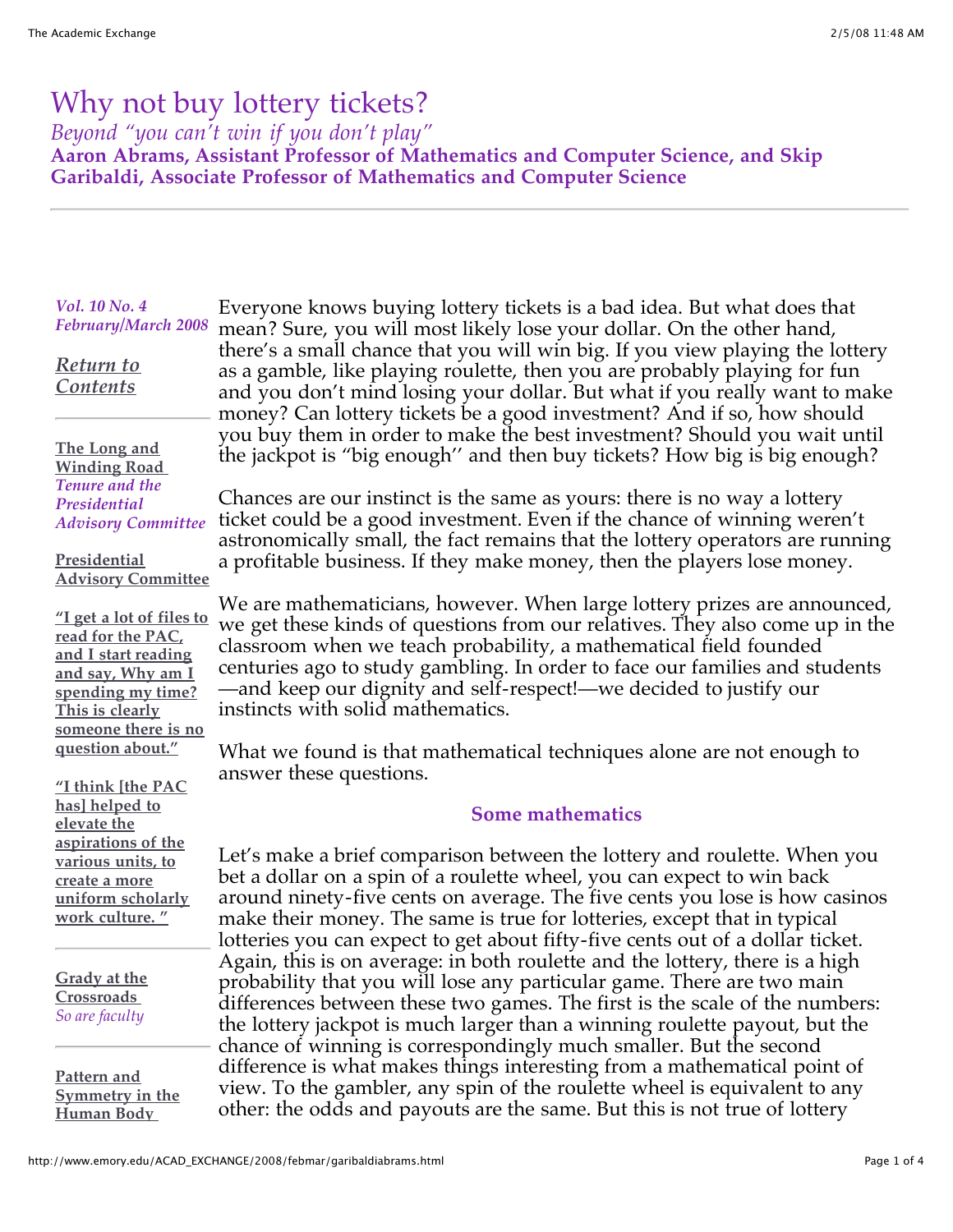#### **[Human Body](http://www.emory.edu/ACAD_EXCHANGE/2008/febmar/galloway.html)**  *A simpler side of complexity for teaching and learning*

**[Why not buy lottery](http://www.emory.edu/ACAD_EXCHANGE/2008/febmar/garibaldiabrams.html) tickets?** *Beyond "you can't win if you don't play"*

**[Endnotes](http://www.emory.edu/ACAD_EXCHANGE/2008/febmar/endnotes.html)**

drawings because the jackpot changes from week to week.

The format for lotteries like Mega Millions is that you pick, say, six numbers. The prize you win depends on how many of the six winning numbers you match. The players who match all six numbers split a large prize called the jackpot. (The smaller prizes for matching some but not all of the numbers help the gambler a little.) If no one matches all six numbers in a particular drawing, then the jackpot is retained and increased for the next drawing. Consequently, if no one wins the jackpot for several drawings in a row, the prize can become truly enormous. In March 2007, the jackpot for Mega Millions was announced at \$390 million. Since there are only 176 million possible ways to pick the six numbers, it looks like this is a great bet: one dollar is cheap for a 1-in-176 million chance at winning \$390 million. On average, it would seem that a lottery ticket for that game was worth about \$2.21.

But there are several problems with this. First, the jackpot amount "\$390 million" that you see on billboards is not the amount of cash you actually stand to win. Rather, it is the sum of various future annuity payments. The amount you can actually win as cash is substantially lower, around 60 percent. Second, lottery winnings are considered income and are taxed at the federal and state level, so subtract at least another 25 percent from the advertised value. This takes the \$390 million jackpot down to (coincidentally) about \$176 million.

There is still another problem—someone else might also win the jackpot. And if multiple people have winning tickets, they split the jackpot evenly. That is what happened with the \$390 million jackpot, for example, which was shared by a truck driver from Rocky Face, Georgia, and someone from New Jersey. So although a very large jackpot seems good for the gambler, it will sell more tickets and increase the chance of sharing the jackpot, which is bad for the gambler. Because of these contradictory forces, it is not entirely straightforward to calculate when the average rate of return on a lottery ticket is positive. This is presumably why different people have different ideas about a "smart" strategy for buying lottery tickets.

With a little elementary calculus, however, it is not a hard problem to solve. In the \$390 million Mega Millions drawing, 212 million tickets were sold, which is more than the number of possible ways to pick the six numbers (176 million), so it may come as no surprise that in this case the danger of sharing the jackpot made the drawing a bad bet. In fact, we discovered that all Mega Millions drawings have been bad bets, essentially because so many tickets are sold for each drawing.

In principle, though, the jackpot can get so large that a lottery ticket offers, on average, a positive rate of return. That is unlikely to ever happen, however. We made a mathematical model for Mega Millions and its competitor, Powerball, which shows that in all likelihood these lotteries will never offer a good bet. That is, as the jackpot grow and more tickets are sold, enough extra tickets are sold to nullify the benefit of the bigger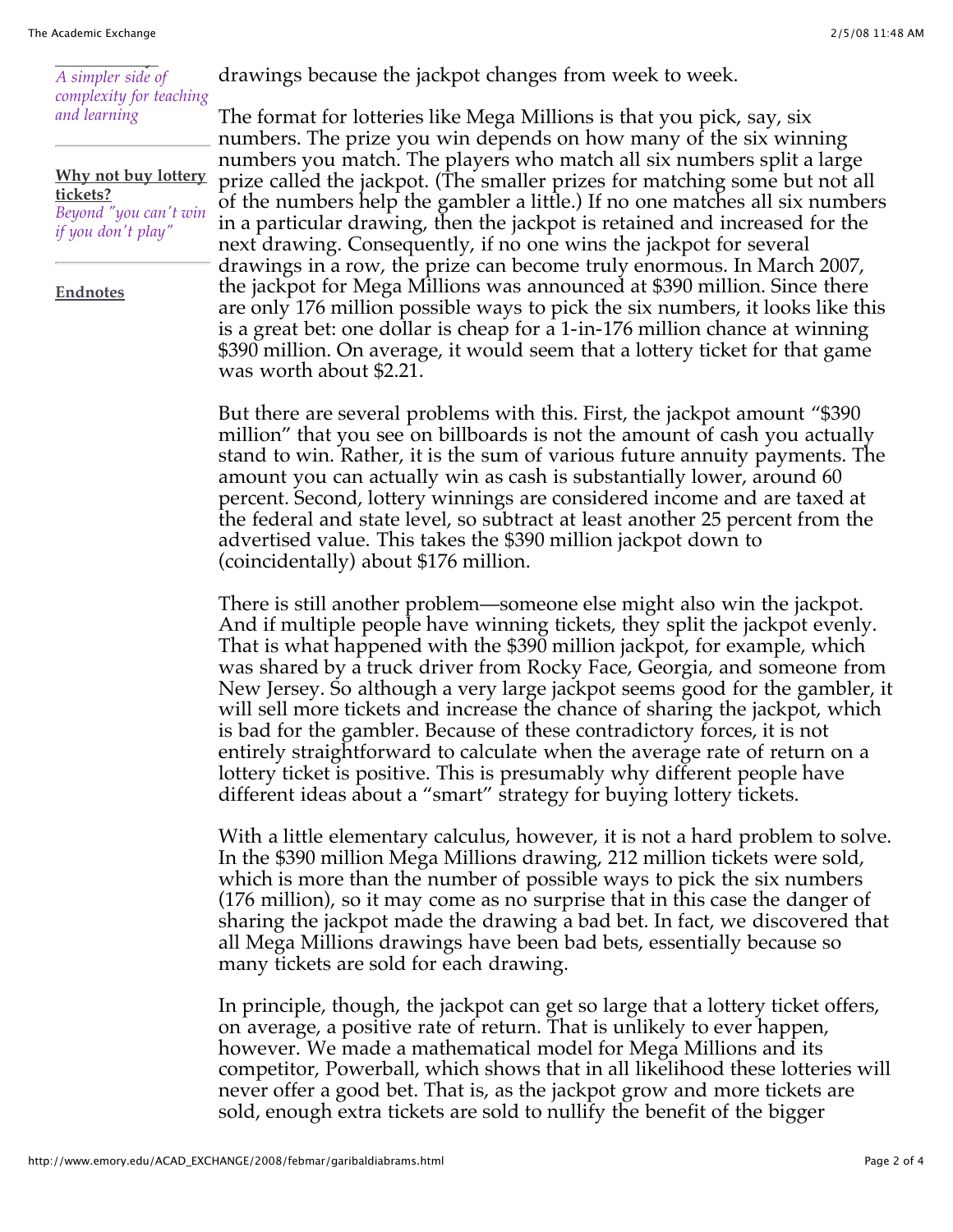## jackpot.

But there is more to the story. The huge jackpots in Mega Millions drawings get a lot of press, but the smaller single-state lotteries like Georgia's Fantasy 5 offer better rates of return. In fact, to our great surprise, in some cases single-state lotteries have had positive rates of return, even as large as 30 percent. That is, for these drawings a dollar ticket would give you back \$1.30, on average. We did not expect this! Our models show that this is due to a larger ratio of jackpot size to total number of tickets sold for single-state lotteries.

If you figure that buying a lottery ticket is like making an investment on the time frame of a week, then a 30 percent rate of return is fantastic. In comparison, the stock market has historically returned about 0.1 percent to 0.15 percent on average over a week, and lots of people invest in stocks. Returns of 30 percent in a week's time are what you might hope for from highly risky investments, such as oil speculation or the lottery.

## **Help! Some economics**

So why not buy lottery tickets instead of stocks? Certainly the instinctive answer is because you still won't win. The technical word for this is risk. It's true that the high rate of return is only an average for all lottery tickets for a particular drawing, and most people in that drawing won't win the jackpot.

What we need is a way to compare investments with various levels of return and risk. You could put your money in a savings account with no risk at all but a tiny rate of return. Or you could buy stocks, which have moderate risk and a moderate rate of return. Many people choose to buy stocks, so sometimes people will take a riskier investment if it promises a better reward.

So what about the lottery tickets with mind-boggling levels of risk and return? Should you invest? Sadly, mathematics doesn't provide the answer to this question. Luckily, however, basic economics does.

In the 1950s and 60s, economists developed what is sometimes called modern portfolio theory. Pioneered by Harry Markowitz, who won a Nobel Prize for the idea, this field explains how to distribute your money among investments with different rates of return and different levels of risk. This principle is now taught to Emory undergraduates in Business 423. You have to input a few things: the returns and risks associated with each investment and how they are correlated with each other. All of these things can be found on the internet. When we ran the analysis with these data in hand, the result was: don't buy lottery tickets. It's too risky. Even the enormous returns we found are not big enough to counteract the enormous likelihood of not winning.

(As the lottery ads remind you, you can't win if you don't play. To this we